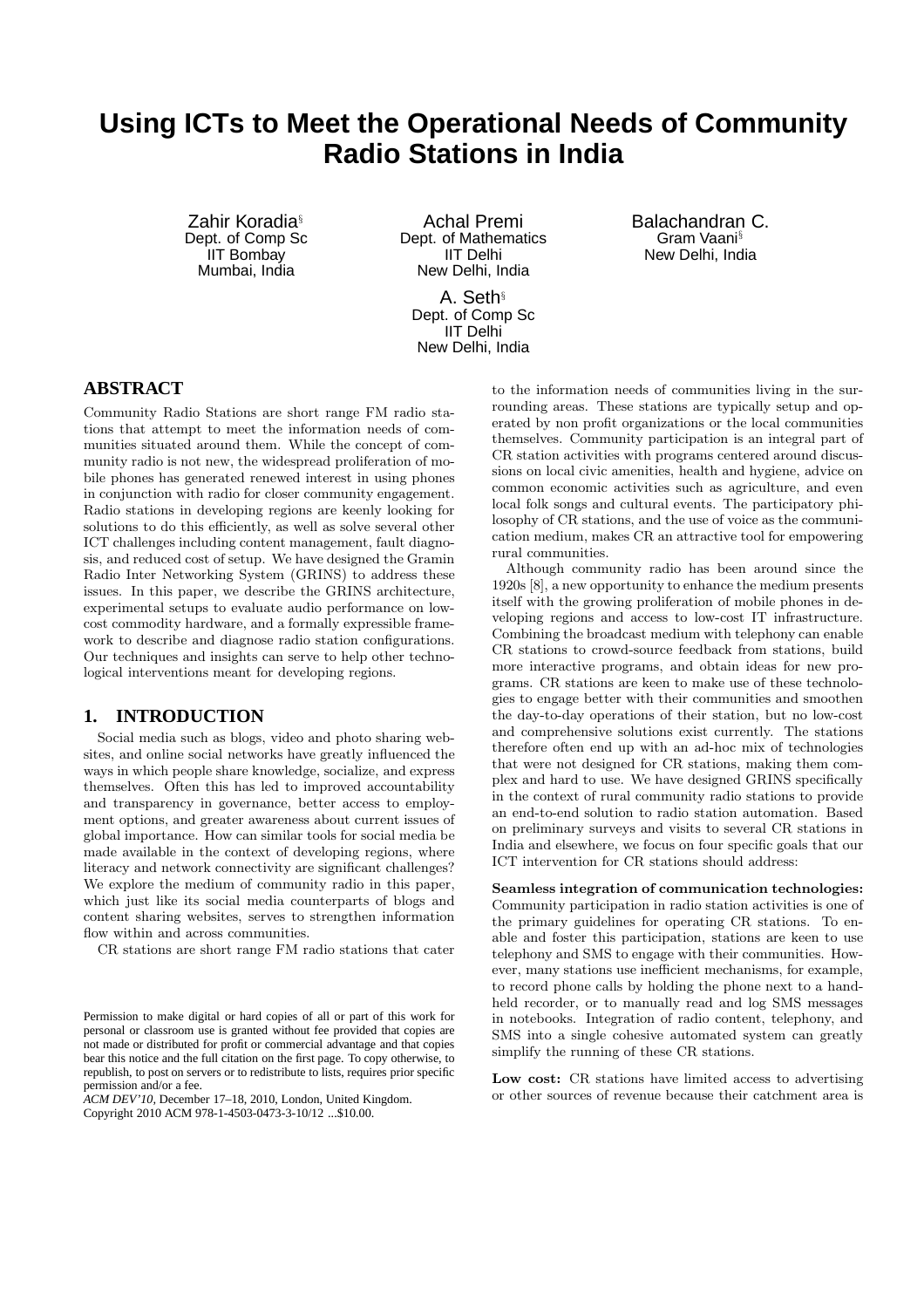small (10-15 km in the Indian context) and often economically under-developed. The stations are therefore very sensitive to the cost of any intervention. Any solution should preferably make use of low-end commodity hardware to keep costs low, but not compromise on audio quality or hamper other functions of the station.



Figure 1: An image showing audio connection setup at Radio Bundelkhand

Flexibility in deployment: Different CR stations require different setups. For example, a newly established CR station with limited funds may choose to perform all its tasks on a single low-end machine, but older or bigger stations may want to handle many phone lines in parallel or manage a large content database and will require a more extensive setup. Similarly, we have seen that stations that have been running for a while and have become comfortable with existing ways of recording or editing audio programs, do not want to change their processes drastically and prefer simple plug-n-play enhancements. Thus, any solution for CR stations must allow them to choose a setup suited to them.

Local fault management: A radio station setup can get quite complicated, with audio cabling between the mixer and various other components, power supply connections, and LAN and Internet setup. This complexity is evident from Figure 1! It is hard for CR stations to find staff with sufficient skills to be able to diagnose faults and failures in such complicated setups. Sufficient trouble-shooting and diagnostic methods should therefore be included upfront so that trivial problems can be repaired locally.

We have designed, developed, and deployed a hardware and software platform in line with these goals. Our opensource system is currently running in nine community radio stations in India. In this paper, we describe our experience with building GRINS (Gramin Radio Inter Networking System), and outline various novel techniques we used to diagnose faults and monitor the performance of our system. Our contributions are as follows:

• We have identified the technology needs of CR stations, including the need to leverage the growing penetration of mobile phones, and have designed GRINS accordingly (Section 1).

- We highlight a simple and easily replicable experimental setup to study the performance of GRINS on lowend commodity hardware. This setup also helped us to identify and eliminate bugs in various open-source software components that we were using. Similar testbeds can be used to evaluate the performance of other audio based systems (Section 4).
- We outline a formal framework to describe radio station configurations, which to the best of our knowledge has not been done before (Section 5).
- We use the framework to build a generic fault diagnosis utility which generates a series of simple troubleshooting questions to debug a given configuration. We also use the framework to develop metrics to choose a good radio station configuration from among many possible options (Section 5).

The rest of the paper is organized a follows. Section 2 provides a brief introduction to GRINS and its features, and Section 3 describes its architecture. In Section 4, we highlight the primary challenge of running GRINS on lowand commodity hardware and describe a novel experimental setup to its study performance. The following section describes the formal framework and its use to diagnose station faults. Section 6 discusses the larger impact of our work and plans for future work.

## **2. GRINS OVERVIEW**

We first describe the typical working of a CR station to set the context:

Content creation: This is mostly done offline and involves recording programs in the studio or in the field, and editing the audio to make it ready for broadcast.

Broadcast: The station operator creates playlists to schedule pre-recorded programs for broadcast, and may also introduce brief slots to speak live on air or take phone calls.

Content management: Recorded content needs to be archived and tagged to make it searchable for later.

Community interaction: Community interaction at CR stations is an on-going effort to involve the community in various activities of the CR station, such as to solicit feedback about programs, entertain requests for repeat telecasts, hold live phone conferences and discussions, etc.

GRINS is an automation system for radio stations that makes many of these tasks easier. It provides a single console to perform a large variety of operations, including:

- play out programs on air,
- preview programs while another program is playing,
- speak live on air and record the live speech.
- monitor the broadcast audio on headphones (monitor headphones are used by the station operator to listen to audio going on air),
- receive and make phone calls, record conversations
- record voice messages from callers when telephony is not in active use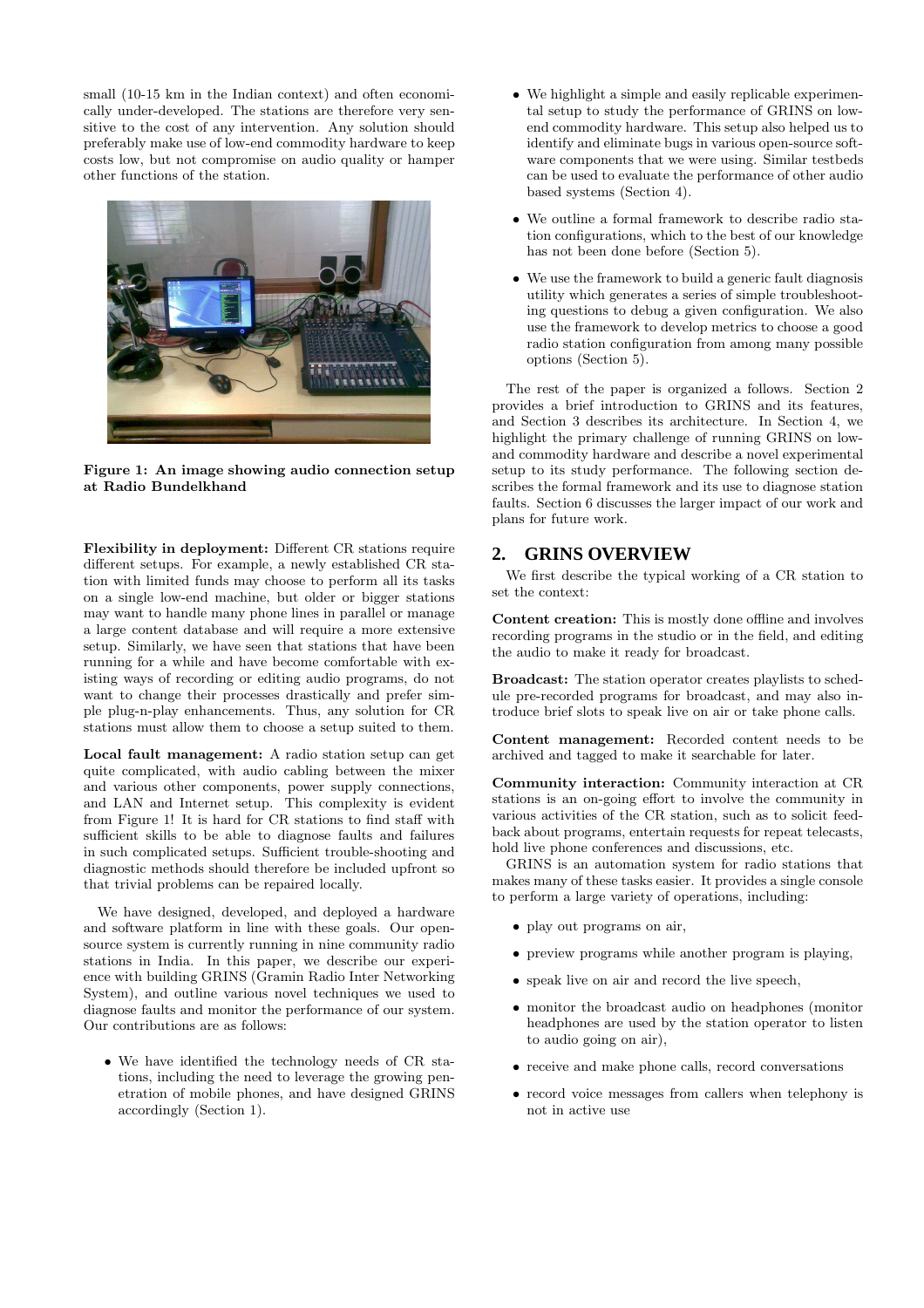- add/edit metadata for programs, and
- search for programs using faceted metadata search [4]
- automatically diagnose cable and hardware faults



Figure 2: A radio station setup using GRINS: The single board computer (SBC) running GRINS is connected to the mixer, which is in turn connected to the transmitter. The Telephony adapter allows connecting the PSTN line to the SBC.

We are also building SMS processing and IVR capability in GRINS, to enable applications like automated feedback collation and polling to help the radio station know its audience better.

Figure 2 shows the schematic of how a GRINS box typically plugs into a radio station in a single machine configuration. The GRINS playout soundcard and an external microphone connect to the inputs of an audio mixer for broadcast, and the combined mixer output goes to the FM transmitter. A duplicate of the mic feed is also brought into GRINS for archival. Similarly, a duplicate of the broadcast feed (∼ monitor feed) is brought in separately through a different sound card, and directed to the headphones. The same headphones are also used to preview audio, so that the operator does not have to physically change over to a different set of headphones for monitoring and previewing.

An Analog Telephony Adapter (ATA) is used to connect a PSTN line to the GRINS box. The operator can pick up the call through the GRINS console itself, and talk to the caller using the same set of headphones as those used for preview. The call is automatically archived, and can also be put live on air by redirecting both the incoming and outgoing call legs to the playout soundcard in GRINS. Conferencing is supported if the station has multiple phone lines.

All content including programs scheduled for broadcast, archived audio from live speech, and archived phone calls, are made available in the GRINS library. Metadata such as title of the program, tags, and associated caller information can be maintained through an easy-to-use interface, and a faceted metadata search is provided for retrieval of content. A listener database is provided to help stations build a profile of their listeners. This database automatically gets populated when a new caller calls for the first time or a new contact is associated with a program.

We next describe the GRINS system architecture, detailing several design decisions and their implications.

# **3. SYSTEM ARCHITECTURE**

GRINS has a service oriented architecture [7]. Different services have been defined for specific tasks, such as an audio service for audio playout, archiver service for archiving live speech, telephony service for phone call management, library service for content management, etc. Each service is decoupled from other services and maintains its own internal state to expose information about its readiness to perform tasks. A lightweight inter process communication (IPC) mechanism, using TCP sockets, enables communication between services.

Decoupling of services makes the system more robust. With this design, even if a service fails due to a bug or an unexpected crash in an external open-source component, the rest of the system remains unaffected. Coupling this with an auto-restart mechanism in case of service failure potentially increases the uptime of the system, a critical requirement for rural regions.

The IPC mechanism allows services to all run off the same machine, or be distributed across different machines. For example, the phone service can be chosen to run off a different machine, or the library service can be moved elsewhere, as long as the mixer supports the necessary audio connections. This flexibility in deployments allows deployment of GRINS at stations with different requirements.

Flexibility of GRINS deployments can sometimes lead to more than a dozen possible ways to plug GRINS into a given radio station setup! Later in Section 5, we present a formal framework to describe all possible configurations in a given setting, and introduce certain metrics to choose the best configuration.

The same framework is also used to develop a fault diagnosis utility. Faults can occur because of a wide variety of reasons such as loose cable connections, or a malfunctioning LAN, or software crashes, etc, and are hard to identify specifically. Our diagnosis utility helps make logical inferences to locate the exact point of failure.



Figure 3: Different audio flows in GRINS

As may be already evident, GRINS has to handle many audio flows running in parallel. For example, a flow for playout from disk to soundcard, a flow from soundcard to disk for recording the operator's speech, two flows between soundcards and the telephony hardware corresponding to phone calls, and two flows from the telephony hardware to the disk for recording phone conversations. Figure 3 shows several possible flows in GRINS in a typical single-machine setup. Given our requirement to use low-end commodity hardware,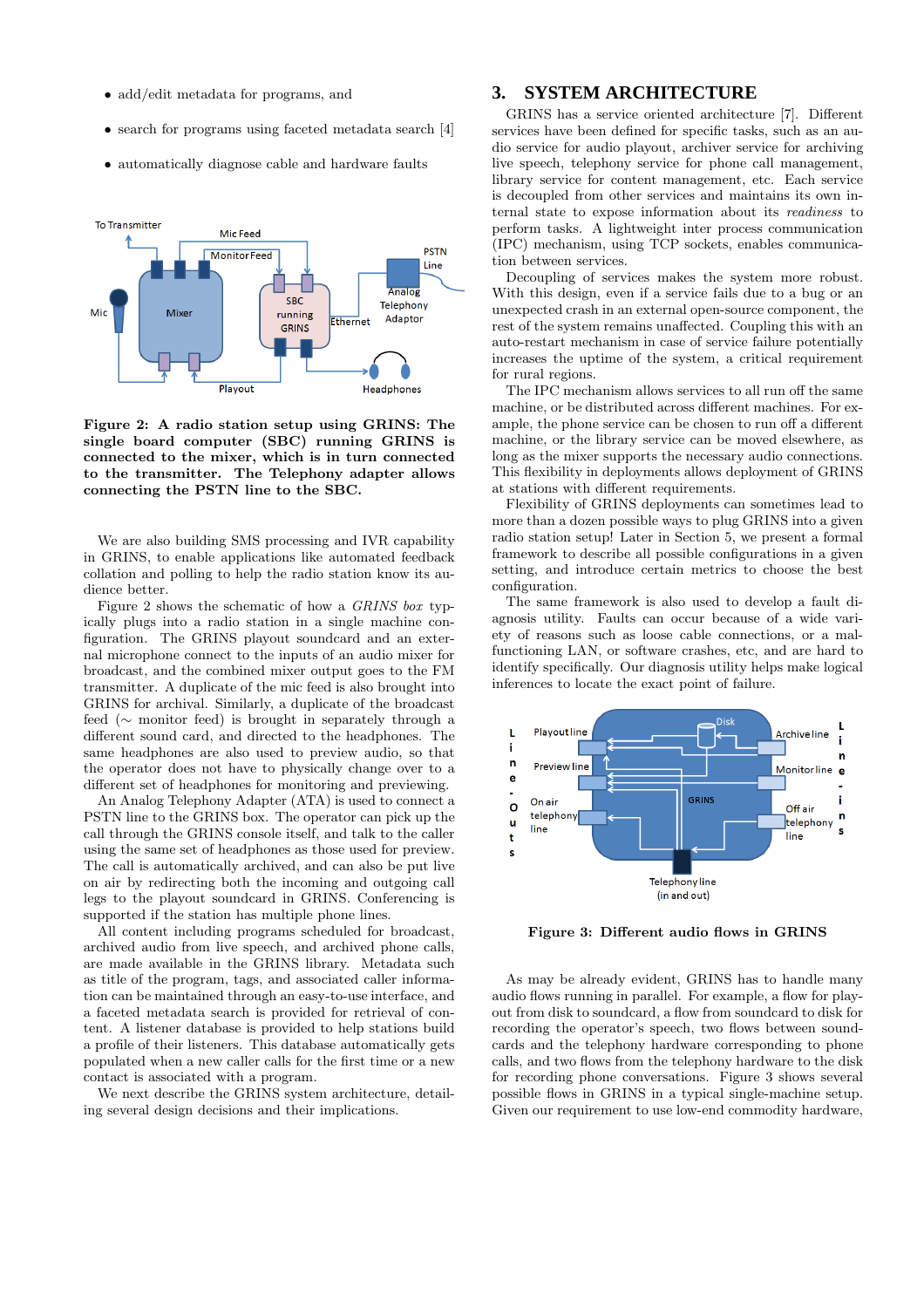it becomes a challenge to ensure good audio quality with multiple flows running in parallel. In the next section, we describe novel experimental setups we used to study latency and other metrics to make sure that GRINS works well even under such constrained scenarios.

## **4. EVALUATING LOW-COST SETUPS**

We observed a variety of issues while running GRINS on low-end commodity hardware, most of which are unlikely to appear in high-end devices. For example, encoding audio while recording live speech, or sample rate conversion during playback, consumed unacceptably high amount of CPU [6] . Similarly, scenarios where incoming audio from one soundcard was redirected to the output of another sound card, resulted in audio clicks and latency. Audio clicks are gaps when the soundcard plays out silence because audio samples were not provided to it in time. Clicks also occur in recorded audio when audio samples are not collected from the soundcard in time. These are typical situations when interrupts are missed because the CPU is not able to service them quickly enough. While clicks are definitely undesirable in broadcast audio, high latency in telephone conversations is also unacceptable. High latency during live speech can also be uncomfortable for the operator if she hears her own voice on the monitor headphones after a slight delay.

We used a novel experimental setup for measuring clicks and latency. This benchmarking exercise helped us identify and eliminate several bugs in different open-source components we were using. Eventually, on the hardware described below, we were able to completely eliminate audio clicks and reduce the latencies to quite acceptable values. We first present details about the audio architecture in Linux based systems, and then describe our setup and results.

# **4.1 Audio Routing in GRINS**

Figure 4 shows a high level operation for line-in to lineout audio routing in GRINS. GRINS uses Gstreamer (www. gstreamer.net) as its media library and ALSA (www.alsaproject.org) as the soundcard driver. In the capture part shown to the left of the figure, the soundcard generates an interrupt when it has enough data to push to ALSA. The CPU services this interrupt and passes the control to ALSA, which collects the data and writes it in its internal buffer. Gstreamer makes blocking read calls to ALSA, which return when there is any data available in the ALSA buffer. We use input interrupt inter-arrival time  $(III)$  to denote the time between two successive interrupts generated by the soundcard for capture. Input IIT dictates the rate at which the CPU needs to service interrupts for audio capture.

On the playout part shown to the right of the figure, user processes push data through blocking write calls, which return as soon as the data is written to the ALSA buffer. Audio is then written from the ALSA buffer to the soundcard in response to interrupts from the soundcard. Analogous to input  $IIT$ , the output  $IIT$  dictates the rate at which the CPU needs to service interrupts for playout.

The IITs directly impact audio clicks and latency. In the case of clicks, as IIT decreases, the number of interrupts to be serviced by the CPU increases. This increases the chances of the CPU missing an interrupt and causing clicks.  $IIT's$  influence on latency is more subtle. During capture, the first interrupt is received by ALSA an IIT amount of time after the capture has actually begun. This causes a



Figure 4: Audio transfer from line-in to line-out of a soundcard in GRINS

latency of at least one input IIT. On the other hand, during playout, ALSA waits for a Start Delay (SD) duration before beginning playout. SD is measured in multiples of output IIT and is usually set equal to the size of ALSA output buffer. This is done to avoid buffer under-runs immediately after a playout begins. Thus, delays are caused at both input and output, and are proportional to their corresponding IIT values.

Next, we describe the experimental setup for measuring clicks and latency. The key insight from the experiments is that while latency increases monotonously with increase in  $IITs$ , number of clicks reduce with increase in  $IITs$ . Thus, a balance needs to be achieved between the two.

# **4.2 Experiment Setup and Methodology**

We used a Via EPIA LN10000 EG mainboard with a 1GHz processor and Via VT8237 soundcard as our test machine. The machine ran Ubuntu 8.10 with the ALSA sound driver version 1.0.17. The Gstreamer multimedia framework was used for audio play-out, recording, and routing audio from line-in to line-out across soundcards. The Asterisk 1.6.1.4 (www.asterisk.org) PBX software was used for telephony management, with a PSTN line terminating in an external Analog Telephony Adapter (ATA) connected to the Via board over the LAN.

## *4.2.1 Line-in to Line-out routing latency*

Figure 5 shows the experimental setup for measuring latency of line-in to line-out audio routing. The line-out of a high-end machine  $H_1$  is connected to the line-in of the GRINS box, and the line-out of the GRINS box is connected to the line-in of the second high end machine  $H_2$ . The GRINS box routes audio from its line-in to its line-out using Gstreamer. A second audio path is created by connecting cable  $A_3$  directly from the line-out of  $H_1$  to line-in of  $H_2$ . The high-end machines  $H_1$  and  $H_2$  are assumed to have enough computational capabilities to read and write audio without causing any clicks.  $H_1$  plays audio on its line out consisting of a sequence of *spikes* separated by an interval of 2 seconds. This audio travels to  $A_3$  with negligible delay, but traverses the GRINS box incurring some latency. Spikes from both the paths are recorded at  $H_2$ . The difference between the start of the spike at  $A_3$  and its corresponding spike at  $A_2$  gives the latency of routing audio through the GRINS box.

For measuring the impact of input  $IIT$ , we fixed the value of output  $IIT$  to 10 ms and varied the input  $IIT$  from 2 ms to 50 ms. Similarly, for measuring impact of output  $III$ , we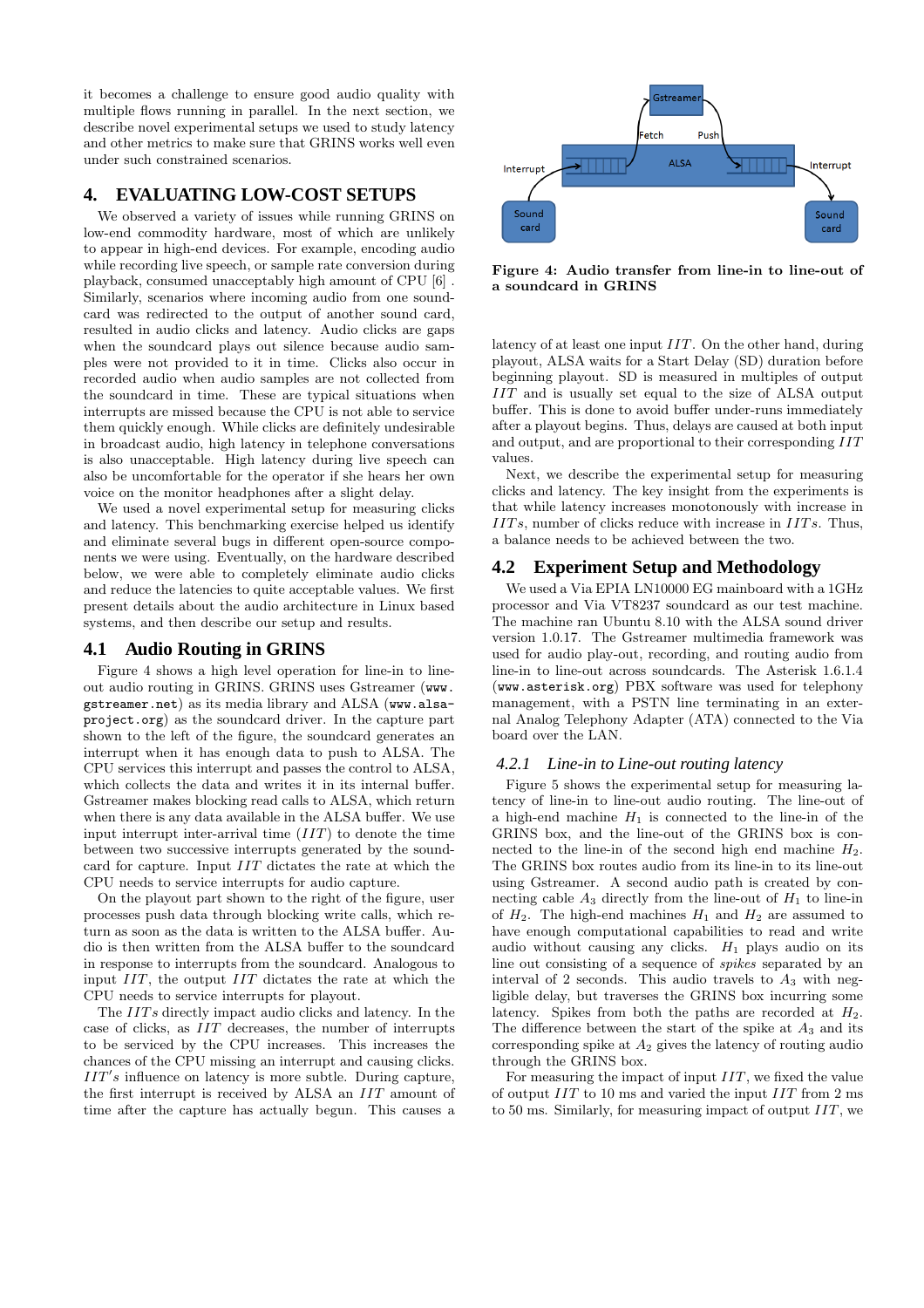

Figure 5: Experimental setup for measuring latency in audio routing

fixed input  $IIT$  at 10ms and varied output  $IIT$ . The Start Delay (SD) at line-out was set to 3 times the output IIT for all the experiments <sup>1</sup>. Audacity (audacity.sourceforge.net) was used to measure the latency manually at one millisecond accuracy. We conducted each experiment 10 times and took the average of the results.



Figure 6: Impact of input and output interrupt inter-arrival times  $(IIIs)$  on audio routing latency. Latency monotonously increases with increase in  $IITs.$ 

Figure 6 shows the results of these experiments. As expected, both input and output  $IITs$  have a linear impact on latency, but the change in output  $IIT$  impacts latency more than the input IIT because of the Start Delay on the output. IIT values of up to 20ms seem tolerable for good audio quality. However, note that these results correspond to benchmarking a single audio flow, whereas in GRINS we need to run up to four audio flows at the same time. We also conducted experiments for this maximal setup and eventually chose IIT values of 15ms, which gave us latencies for different flows as shown in Table 1. IIT values of 15ms also eliminated clicks, as we describe in the next section. We do not present the detailed experimental setup for brevity; details are available in [6].

These latency values will of course be different with different hardware; our contribution here has been to develop a novel experimental setup that can be used to evaluate other audio-based systems.

#### *4.2.2 Clicks*

We used a similar setup as above to study the effect of  $IIT$ on clicks, with the difference that  $A_3$  was no longer needed

Table 1: Latencies observed in the maximal setup for GRINS. Input and output  $IITs$  were set to 15ms.

| <b>Audio Flow</b>                       | Latency<br>(ms) |
|-----------------------------------------|-----------------|
| Soundcard line-in to soundcard line-out | $94 + 21$       |
| Soundcard line-in to remote caller      | $41 + 8$        |
| Remote caller to soundcard line-out     | $64 + 11$       |

and  $H_1$  now played out a single-tone sine-wave audio. Gaps in the recorded audio at  $H_2$  reveal clicks caused by line-in to line-out routing on the GRINS box. Each experiment was run for 3 minutes, repeated 5 times each, and the results were then averaged. The output IIT was kept the same as the input  $IIT$ .



(a) Audio clicks as seen in (b) Waveform of a recorded a spectrogram click

#### Figure 7: Audio clicks

We compute a spectrogram of the audio to identify clicks. Since the original audio is a single sine wave, the spectrogram has only one hot line corresponding to the frequency of the tone. However, when a click occurs then there is a sudden disruption in the waveform. This is captured by the Fourier transform as several frequency components, making all the frequencies hot for that part of the audio. As a result, clicks are distinctly visible in the spectrogram and can be counted. Figure 7 shows a spectrogram, and a sample audio waveform with one click.



Figure 8: Impact of input and output interrupt inter-arrival times  $(IIIs)$  on clicks in audio routing. Number of clicks reduce with increase in  $IITs$ .

The results of click-measurement experiments are shown in Figure 8. The number of clicks steadily reduce with increase in IITs. No clicks are observed at IITs of more

<sup>&</sup>lt;sup>1</sup>This value of SD was chosen after micro-benchmark experiments showed that higher values of SD increased latency while lower values caused clicks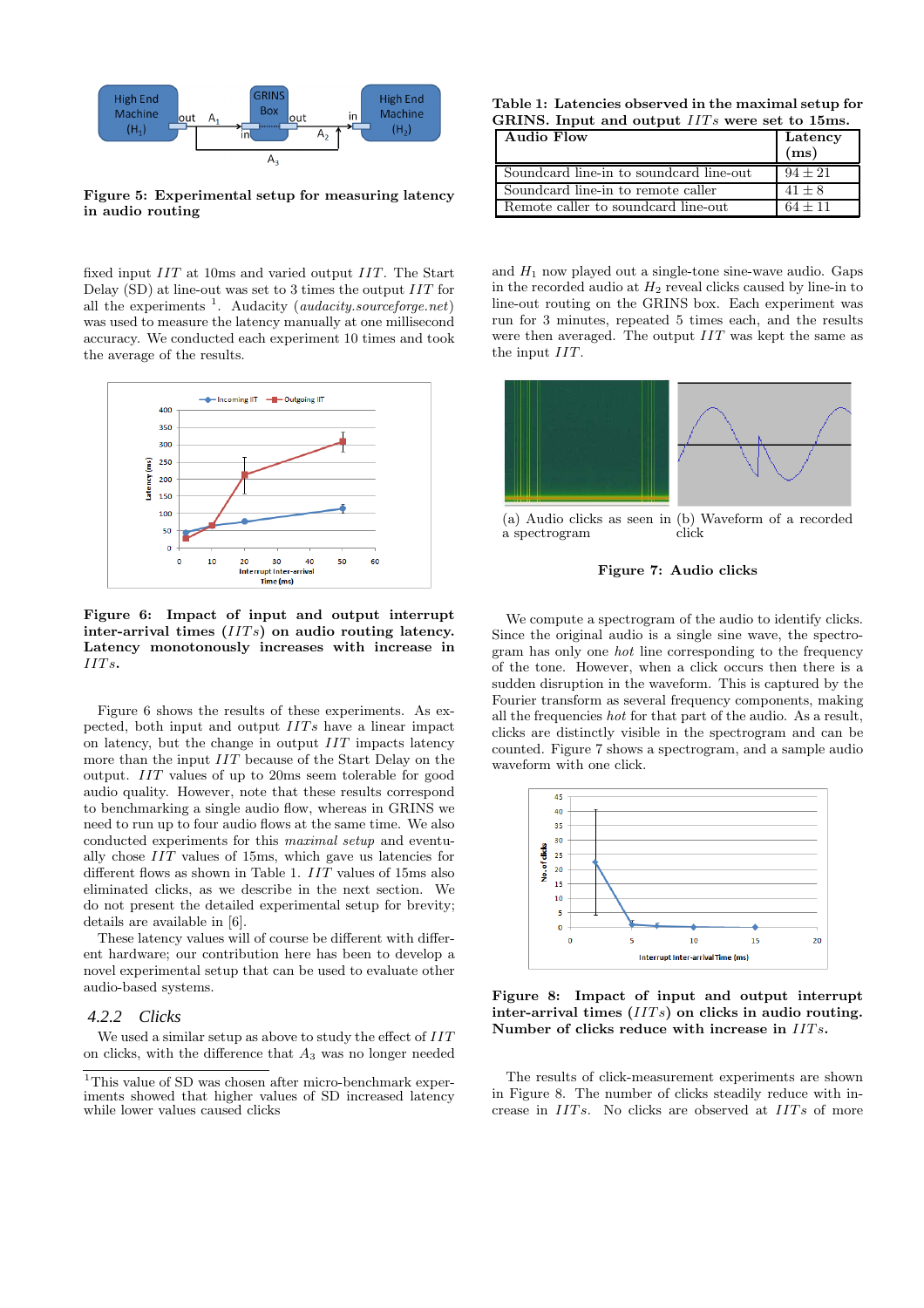than 10ms. We used similar setups to evaluate clicks in telephone conversations, and under high CPU loads. After some amount of debugging, we eventually succeeded in eliminating clicks altogether. Thus, the simple and novel experimental setup allowed us to guarantee the service quality that GRINS can deliver, and also helped us discover and resolve bugs in open-source software.

# **5. FORMAL REPRESENTATION**

We described earlier that we designed GRINS in a serviceoriented manner so that it could be deployed flexibly in a variety of settings. Variance in the number of machines, availability of mixer, and type of mic lead to a large number of different radio station configurations. Too many options can easily confuse a person wanting to setup a radio station. Thus, our first goal is to enumerate these options and compare them in a meaningful manner.

Recall that it is hard to find technically skilled people in rural areas. At the same time, it is important to resolve technical problems locally as much as possible, to avoid long travel times and costs of visits by technician from cities. Therefore, our second goal is to build diagnostic capabilities to pin-point the exact point of failure and guide the local staff to resolve simple issues such as faulty cables and improper connections.

To achieve these two goals, we have developed a formal framework describing radio station configurations. Based on this framework we have defined metrics for comparing configurations. We have also developed a diagnostics utility that takes a configuration as its input and, through a series of questions, guides the station operator to identify faults. We next present our framework for describing radio station configuration.

#### **5.1 Framework**

As described in the previous section, GRINS controls several audio flows. We define a flow formally and use this definition to describe a configuration.

Element: An element is any hardware or software unit that can generate or consume audio. For example, a headphone is an element that consumes analog audio, while a soundcard is an element that consumes digital audio and generates its analog form, and vice-versa. Mic, mixer, FM transmitter, file system, and the Asterisk PBX system are all examples of elements.

Channel: A channel defines the form of audio an element can consume or generate. Channels can be of different types:

- Analog: A mic has an analog outgoing channel.
- Digital: The Gstreamer element has digital incoming and outgoing channels.
- VoIP: A special channel to describe communication between Asterisk and an Analog Telephony Adapter (ATA).

Connection: A valid connection from element A to element B is possible if there exists an outgoing channel of A, O<sup>A</sup> and an incoming channel of B,  $I_B$  such that  $O_A$  and  $I_B$  are of the same type. For example, a Gstreamer element can be connected to a soundcard, but a Gstreamer element can not be connected to a headphone element.

Flow: A sequence of connected elements is a flow. Figure 9 shows some example flows used in GRINS.GRINS requires all of the following flows to be enabled to run correctly:

- Playout: File-system to the FM transmitter
- Archive: Mic to the file-system
- Preview: File-system to the headphone
- Monitor: Mixer output to the headphone
- Mic: Mic to the FM transmitter
- Tele-Playout: Telephony hardware to the FM transmitter
- Tele-Preview: Telephony hardware to the headphone
- Tele-Archive: Telephony hardware to the file-system
- Tele-Mic: Mic to the telephony hardware

The opportunity for flexibility and choice of different configurations in GRINS arises from the different ways in which these flows can be enabled. For example, a mic-flow can be enabled by either plugging the mic into the playout machine, or plugging it into the mixer. In the former case, the mic audio has to be passed in through a soundcard to a Gstreamer routing module and then to the soundcard that feeds the FM transmitter. In the latter case, the mixer may be feeding audio directly to the transmitter, and so the mic audio need not be brought into GRINS at all (unless the audio needs to be archived).



Figure 9: Examples of flows of a configuration

Configuration: A configuration is defined by a collection of the nine flows listed above. A configuration is considered valid if all the flows in the collection are enabled.

# **5.2 Configuration Enumeration**

We have developed a tool using Prolog to automatically generate valid configurations. It takes as input a 4-tuple that corresponds to the answer of the following questions:

- Whether or not a mixer is available  $(yes/no)$
- Whether the mic can plug into a mixer ( $\sim XLR$  connector), or into the soundcard ( $\sim$  TRS connector)
- Whether the FM transmitter is external  $ext{ext}$ , or can be mounted as an internal PCI card (int)
- The number of machines that can be used in the setup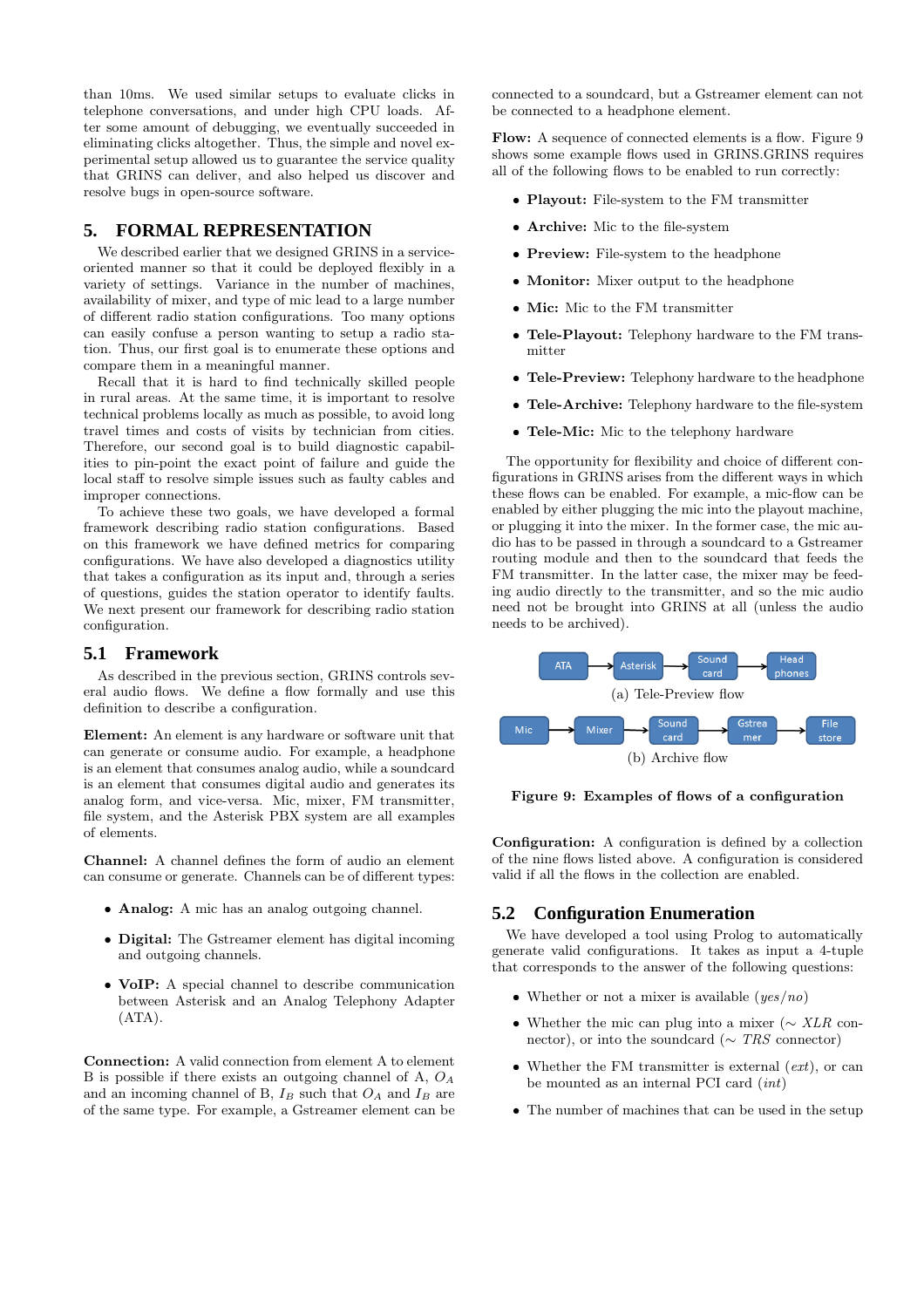Using the 4-tuple input and above defined framework the tool generates all valid configurations that can be compared with each other. We skip the details for brevity and direct the interested readers to [10] for more information.

#### **5.3 Comparing configurations**

To enable meaningful comparison of configurations we classify them based on three parameters: cost, performance, and debugability. Although a combined utility score can be created, we choose to simply classify the configurations as either good or bad based on some rules of thumb.

- Using more than four soundcards is considered costly. We noticed that out of all possible configurations, 80% could be enabled with four or less soundcards, thereby rendering other solutions as relatively ineffective.
- Flows which have three or more audio conversions (digital to analog and digital to VoIP) are considered poor on latency. As observed in Table 1, these conversions increase latency in the flow.



Figure 10: Classification of all single machine configurations based on cost and performance.

The debugability metric is described in the next section. Fig. 10 shows the classifications based on cost and performance for three different values of input 4-tuple. The graph shows that for a given input 4-tuple several configurations are possible. However, only a few of those may be usable when pruned using the thumb-rules above. For example, for the first input 4-tuple only seven out of 12 possible configurations are good in terms of cost and performance.

#### **5.4 Diagnostics**

We next describe how the formally expressive framework can be used for fault diagnosis, and then apply these insights to develop the debugability metric for classifying the quality of a radio station configuration.

We begin by noting that if a particular flow malfunctions. then a fault could lie either with some element, or with a channel connecting two elements. For example, if the audio being transmitted on air cannot be heard on the monitor headphones, then either (a) the soundcard used for monitoring may not be connected, or (b) the cable going into the monitor soundcard may be disconnected, or (c) the cable coming out of monitor soundcard and going to the monitor headphones may be disconnected. Overall, if there are  $n$  elements, then as many as  $O(2^{2n})$  possible faults could arise.

Clearly, if a flow functions correctly it implies that all its constituent elements and channels are functioning properly. We use this principle to break the GRINS network of flows into components that can be tested separately. Some of these tests may be automated by creating single-tone sine-wave audio at one end and performing a Fourier transform at the other end, while some may be manual requiring the user to either speak something into the mic or listen to audio on their headphones or radio sets. The goal is that after some number of tests, the inference algorithm should be able to identify likely points of failure in the system. We next describe in more detail the steps that the algorithm follows.

Phase 1 - Test cases: In the first phase, the algorithm takes configuration information as input to generate test cases. We define a test case as an evaluation of a subsequence of elements and connections in a flow such that the subsequence starts at some software element and ends at some tangibly observable element. As shown in Figure 9(a), an example of a test case is a subsequence of Tele-Preview flow that starts from Asterisk and ends in the Head phones, and can be observed by listening to audio on the headphones. A test case may also be a subsequence that starts at some tangible input element and ends at a software element, for example, from Mic to Gstreamer in Archive flow from Figure 9(b). The result of each test case is assumed to be either true or false.

Phase 2 - Diagnosis: The algorithm iteratively orders the test cases in decreasing order of their lengths, and in the case of a tie it prioritizes tests that do not require user input. The longest test cases are preferred because if the test is successful, it will indicate that all the elements and connections in that test were working correctly, and subsequences of the test can be eliminated.

The algorithm eventually comes up with a classification of elements and connections that are guaranteed to be working correctly, or not working correctly, or those that are ambiguous.

## **5.5 Debugability**

We next describe the debugability metric that can be used to rank configurations, together with the cost and performance rules stated in Section 5.3.



Figure 11: Classification of single machine configurations based on debugability. Only configurations found good based on cost and performance are considered.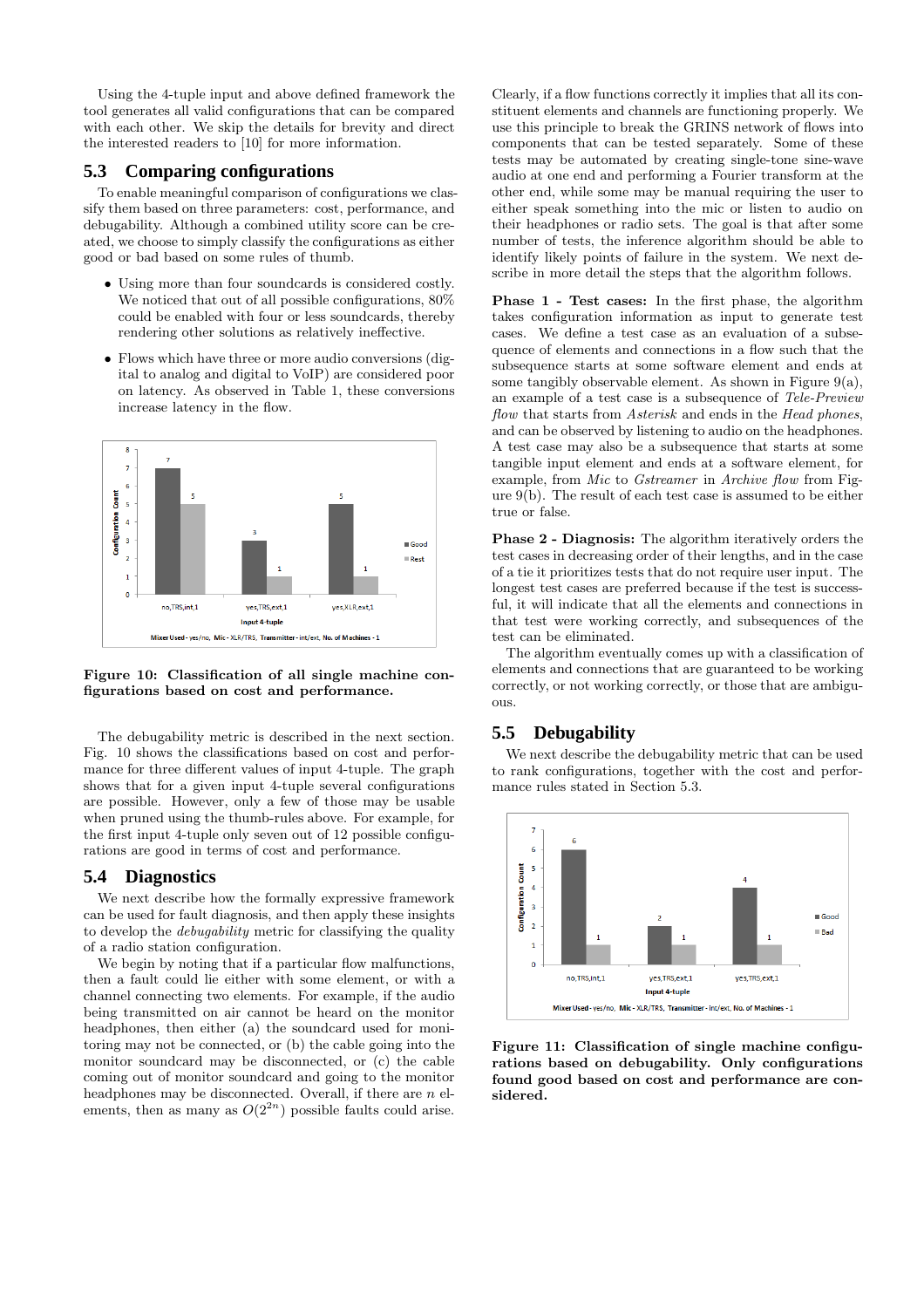Given a configuration, we simulate the diagnosis algorithm considering all possible results for the tests. In each case, we observe the number of elements or connections that are left ambiguous  $= a$ , and define the ambiguity for this case as  $(2<sup>a</sup> - 1)$ , denoting the number of possible eventualities when an element or connection could be faulty. For the given configuration, the overall ambiguity is then defined as the harmonic mean of  $(2<sup>a</sup> - 1)t$ , where t is the number of tests executed in each case. The debugability of a configuration is then taken as the inverse of the ambiguity. Thus, higher debugability score indicates that a configuration is more easily debugable.

We evaluated, through simulations, the debugability of all single machine configurations as in Fig. 10. The 70%ile of the scores was taken as the cut-off to classify configurations as good or bad in terms of debugability. Fig. 11 shows the classification of all configurations that were found good in Fig. 10. The debugability metric can be used to prune the number of good configurations derived from cost and performance metrics. More stringent filtering can be achieved by using higher cut-off percentile. Thus, a thumbrule based on debugability can be added to the configuration classification rules stated in Section 5.3 to find the best possible configuration. Some interesting cases are presented in [10] where configurations are cheaper but can actually be harder to debug.

## **6. IMPACT AND FUTURE WORK**

Our experience with GRINS deployments and feedback from its users indicates that radio stations indeed value its features. While a formal usability study is underway and will be the subject of a different paper, we present here some anecdotal evidence and insights into GRINS usage.

GRINS has been deployed at nine CR stations across India, and the flexibility in deployment allowed by our architecture has been extremely useful all across. Three of our setups run in a two-machine configuration mode, with the UI and playout services running on a Windows machine and the rest of the services on the GRINS box. This was because these stations had been operational since a while and preferred using Windows, instead of switching to a pure Linux-based environment. All other setups are in new radio stations, and are hence single machine setups where the staff were trained on Linux systems upfront.

Prior to using GRINS, the stations in India were using media players such as Winamp and iTunes to schedule programs. This did not allow the station operator to schedule broadcast at a pre-specified time, or manage time slots of when to speak live on air. Several stations now schedule their broadcast to start automatically as early as 6 a.m. and have the convenience of not being in the station that early. Stations also routinely use "live slots" to explicitly define the time when they want to speak live on air.

Before using GRINS, content was stored in Windows folders, often distributed across multiple machines, making search and retrieval hard and heavily reliant on personal memory. GRINS provided powerful metadata recording and content search mechanisms to the stations. However, very few stations have taken the effort of adding metadata to programs. Additionally, stations still continue to search for programs using folders. Initial insights suggest that the reluctance to enter metadata and use faceted search is related to resistance in changing existing processes. We hope to gain a

better understanding of this challenge and possible remedies through more detailed interviews with users.

Before GRINS, telephony was hard and significant manual operations had to be performed on the mixer to archive the call or put it on air. In addition, there was no way of obtaining and managing caller-id of the callers. Now, several stations have reported using integrated telephony feature of GRINS to record folk song requests, collect traffic information, and log civic amenities related complaints. One station had recorded a message over telephony, from a local celebrity encouraging listeners to vote in local elections. A second station had put phone call with traffic police commissioner live one air, during which he had explained changes in traffic regulations for the common wealth games.

We are currently also building new features in GRINS for SMS and voice messaging for stations to open more ways of engaging with their communities. Yet another direction we plan to pursue is to help CR stations develop good content. Creating quality content is hard because of the lack of knowledgeable resource personnel in rural areas, and poor access to information sources like libraries and the Internet. Further, creating quality radio content is a hard-to-master skill. It requires considerable thought in conceptualization to choose the best format of the program, prepare a script, and finally record and edit the audio content. Many staff from different CR stations in India do come together for periodic workshops, but it is cost prohibitive.

We believe that a suitably designed knowledge-sharing platform, augmented with voice forums, could greatly help CR stations learn from each other and sustainably produce good content. We intend to build such a platform to enable sharing of content, expertise and experiences among CR stations. Owing to intermittent Internet connectivity available at CR stations, the platform will be designed to operate in disconnected environments. Content browsing will be enabled through caching and intelligent prefetching, while CD or USB memory stick will be used for heavy data transfer.

#### **7. RELATED WORK**

There have been several successful attempts at using technology to assist social media in developing regions. Avaaj Otalo [9] provides an asynchronous telephony based system for farmers to ask questions and answer each other's questions by dialing into a toll-free number. Digital Green [3] pioneered a novel pedagogy for teaching better agricultural practices through mediated sessions where farmers watch videos of other fellow farmers practicing new methods. Video Volunteers [1] trains rural community members in video production on issues of relevance to local communities. Complementary to these efforts, we focus on building technologies for community radio.

Some features provided by GRINS such as playout and scheduling of audio programs is similar to those offered by other radio automation systems. Some of these are also free and open source like Campcaster (www.sourcefabric. org), but most like WideOrbit Automation for Radio (www. wideorbit.com), and Nautilus Jukebox (www.nautilus.hu) are licensed and prohibitively expensive for CR stations. However, GRINS goes much beyond these systems with integrated telephony management capabilities, good audio quality guarantees on computationally low-end machines, diagnostic capabilities to overcome the lack of technical expertise in rural areas, and flexibility in deployments.